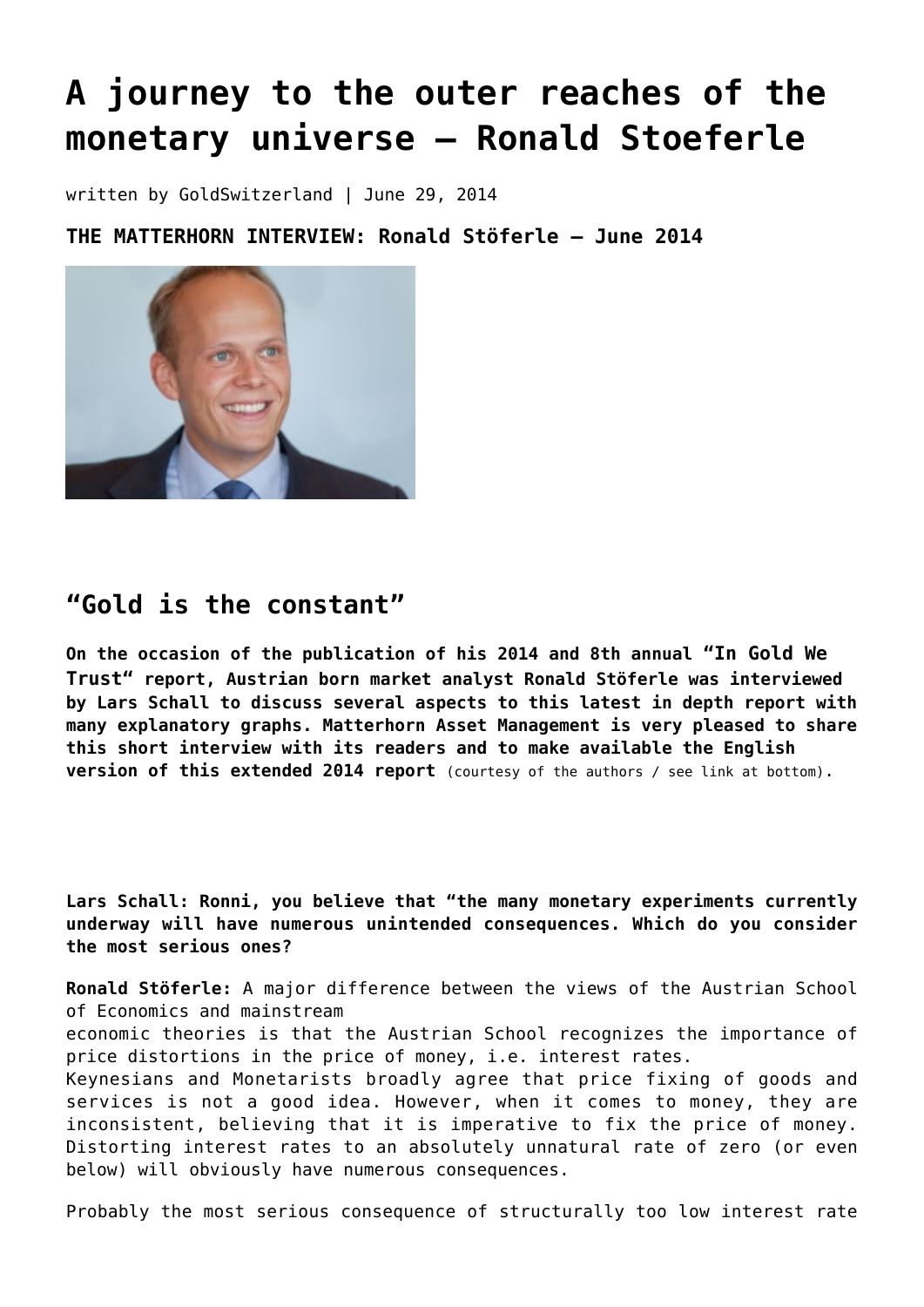levels is the "culture of instant gratification" that is fostered. Instant gratification is characterized by consumption that is not financed with savings, but rather by taking on debt. This debt-based life goes hand in hand with rising time preferences and undermines the sustainability of responsible economic activity. Declining interest rate levels renders a gradual increase in public indebtedness possible, while the interest burden (as a share of government spending) does not grow immediately.

Michael von Prollius said that the key to avoid booms and busts was "to let interest rates tell the truth about time". However, currently, this truth is veiled and distorted. Governments, financial institutions, entrepreneurs and consumers that are acting in an uneconomic manner are thus being kept artificially afloat. As a result, instead of them being punished for their errors, these errors are perpetuated. Protraction of this process of selection leads to a structural weakening of the economy, and a concomitant increase in the system's fragility.

# **LS: Please tell us about a phrase you guys coined, "Monetary Tectonics" – what's that?**

**RS:** The big question "inflation or deflation?" has been a key bone of contention for economists in recent years. We tried to analyse the problem from the point of view of the Austrian School of Economics. The interplay between inflation and deflation can be compared to the permanent reciprocal pressure of two tectonic plates. A number of phenomena, such as volcanic eruptions and earthquakes, which are visible on the surface, are the result of processes taking place below the earth´s surface.

The natural market adjustment process of the current crisis would be deeply deflationary. The reason for this lies in our current fractional reserve banking system. A large portion of the money in circulation is created by credit within the commercial banking sector. The much smaller portion is, however, created by central banks. As the financial sector in most parts of the world reversed their credit expansion policies, the overall credit supply was reduced significantly.

This (credit) deflation, or deleveraging, is currently being offset by very expansionary central bank policies. In our opinion, this is an extremely delicate balancing act.

## **LS: Why would you say so many people in the Austrian camp have been wrong with their hyperinflation predictions?**

**RS:** Everyone who predicted rapid, severe consumer price inflation as a direct consequence of QE programs etc. has so far been proven wrong. However, one could argue that the prices of some asset classes exhibit features of hyperinflation.

#### **LS: In a way, yes.**

**RS:** The pre-2008 boom was induced by an unprecedented credit expansion. Socalled financial innovations have contributed to a massive increase of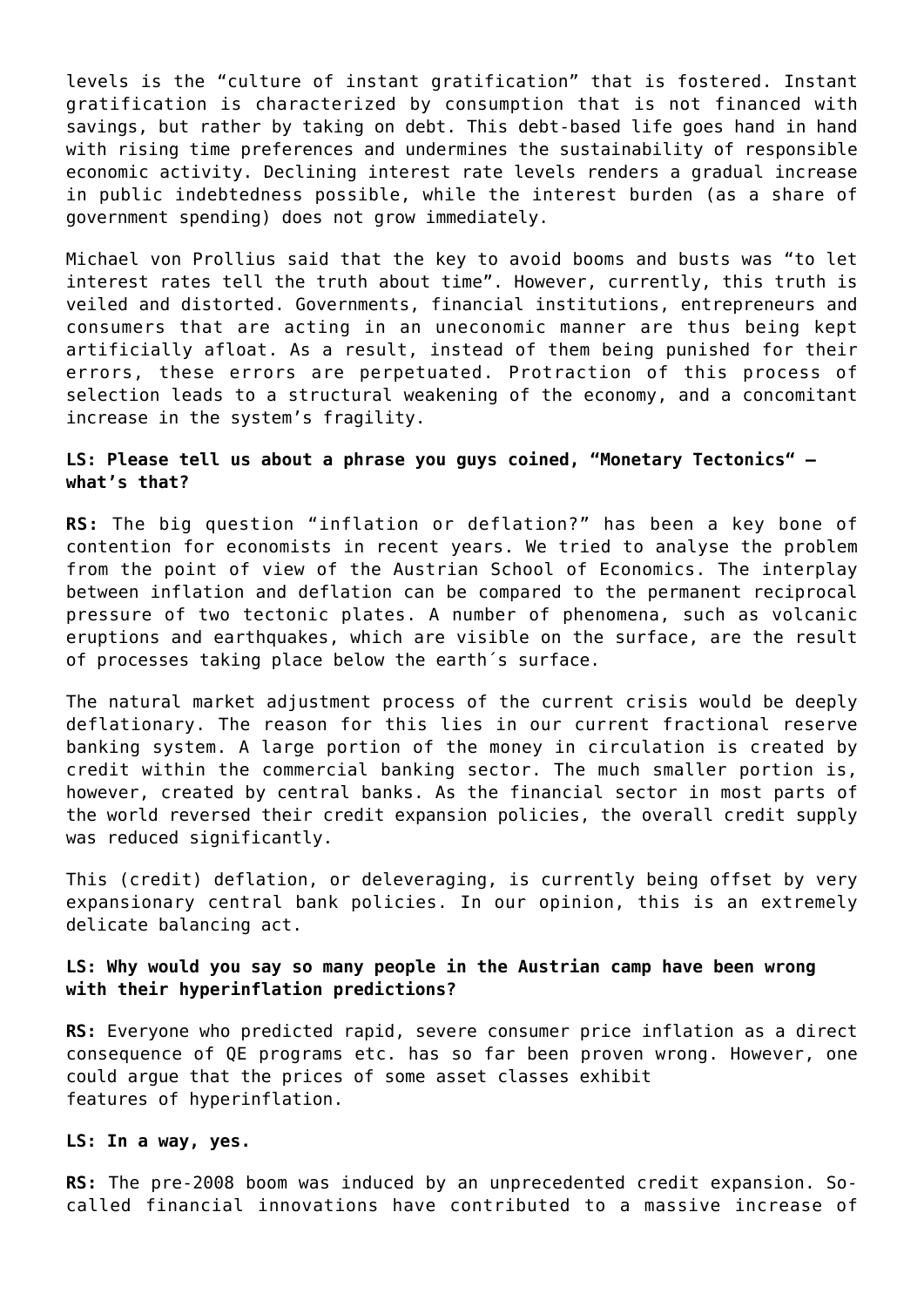overall liquidity, which has outgrown the broad money aggregates. After the bust, the deflationary forces were enormous and often underestimated. Look at Japan for instance. The credit-induced boom of the 1980s was huge, and the bust has been drawn out affair lasting more than two decades. So far, the socalled reflation policies have been "more successful" in the West since 2008, but we obviously have yet to reach the last chapter of this experiment.

#### **LS: What reasons do you see for the recent correction in the gold price?**

**RS:** In the report we outline the following factors as decisive for the weak trend during the last 24 months: a strong disinflationary tendency together with rising real interest rates; partly declining money supply (esp. ECB), resp. slowing momentum of money supply growth (due to the tapering by the Federal Reserve); and rising opportunity costs due to the rally in stock markets.

# **LS: You state in your report: "We like the fact that consensus considers the gold bull market over. Gold is now a contrarian investment." Please elaborate.**

**RS:** The consensus definitely sees the gold bull market as over! There is major scepticism towards gold as far as the eye can see. Yesterday, Bloomberg ran a major story entitled "Gold Euphoria Won't Last With Yellen's Rally Fading". Investors who hold gold as an alternative to stocks or bonds are having great problems justifying these positions towards their investors. Today, most of the people left with gold in their portfolios will not sell now or should it fall a further USD 200. Gold is now in firm hands, the weak hands have been shaken out.

# **LS: Why do you think, as you're stating in your report, "that the gold price is near the end of its long consolidation period"?**

**RS:** Correct, in the report we wrote that from a technical perspective, our assumption is that the gold price is near the end of its long consolidation period.

When the gold price reached its intra-day all time high of USD 1,920, the price was three standard

deviations above the 40-day moving average. It was therefore extremely overbought. The support zone between USD 1,250 and USD 1,270 has by now been successfully tested several times. We believe, based on futures market positioning data, negative sentiment and gradually improving seasonal tendencies, that the opportunities plainly outweigh the risks. In the shortterm, the significant relative strength in silver and mining stocks clearly gives us cause for optimism as well. As a result, we expect higher prices in coming months. The USD 1,530 level should represent a massive resistance level on the upside, based on the principle that "support becomes resistance and resistance becomes support.

#### **LS: How does Asia change the overall picture in gold?**

**RS:** Gold moves from those countries in which capital is consumed to those in